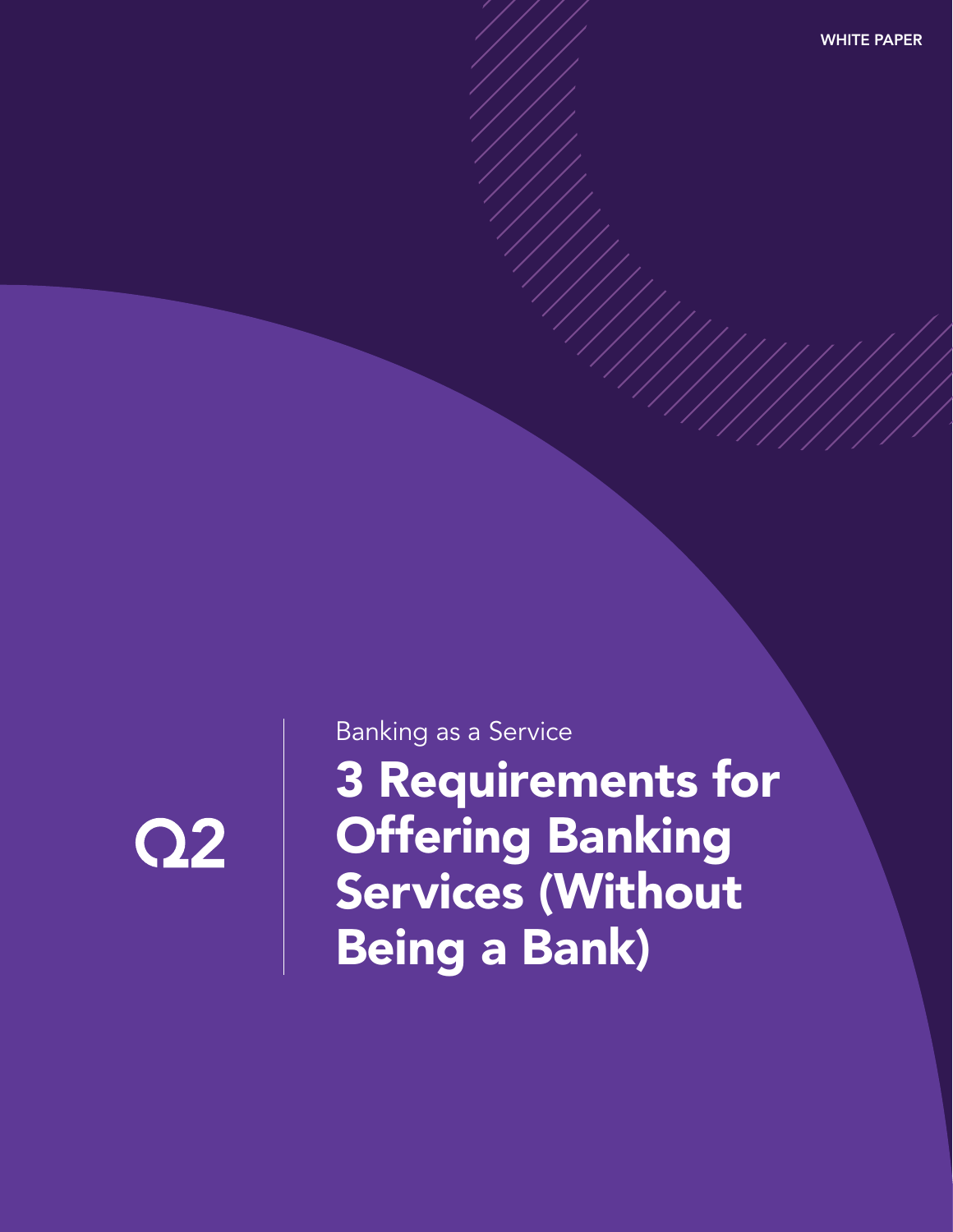There's a lot that goes into becoming a fully chartered and FDIC-insured bank. It's not something that most fintech companies have the willingness or bandwidth to pursue. But finding a way to offer basic banking products like debit cards or savings accounts could be a powerful way for companies that are not financial institutions to level up, drive adoption, and grab more market share.

The good news is that it is possible to offer banking services without jumping through the compliance hoops required to become a bank. It just takes the right technology and the right partners. In this white paper, we'll present three crucial pieces to offering banking services without being a bank—as well as a brief description of CorePro, the simple API that links them together.

Until recently, there's been no way for fintech companies to offer real FDIC-insured bank account products like deposit and savings, as well as debit card accounts. Prepaid cards have been an option for fintech, but with their associated fees and lack of regulation, they're a limited and problematic imitation of authentic and compliant debit cards.

So, with banking products off the table, fintech has spent the greater part of a decade building brands around single, simple solutions that fill specific needs like planning and aggregation—needs that banks haven't effectively met. In spite of the inability to deliver banking services, fintech has made an enormous impact on the financial services ecosystem. There are currently more than 1,500 fintech companies involved in payments, lending, and financial management alone. $^{\rm 1}$ 

At the same time, banking has arguably grown more monolithic, with fewer and larger banks controlling more assets. But fintech isn't done changing the ecosystem. By pairing the right technology and partnerships, fintech developers can now offer debit card accounts, savings accounts, and other everyday services that have previously been restricted to financial institutions (FIs) alone.

This might seem like a daunting prospect. But, if your users trust you to aggregate financial information and manage account services, why wouldn't they also trust you to handle the everyday financial services that are normally reserved for banks? It could be a game changer for everyone involved—and, though it's only recently become a possibility, it is possible.

As we see it, there are three crucial requirements that fintechs need to meet to offer bank account products:

1 https://www2.deloitte.com/content/dam/Deloitte/us/Documents/financial-services/us-dcfs-fintech-bythe-numbers-web.pdf

There are currently more than 1,500 fintech companies involved in payments, lending, and financial management alone.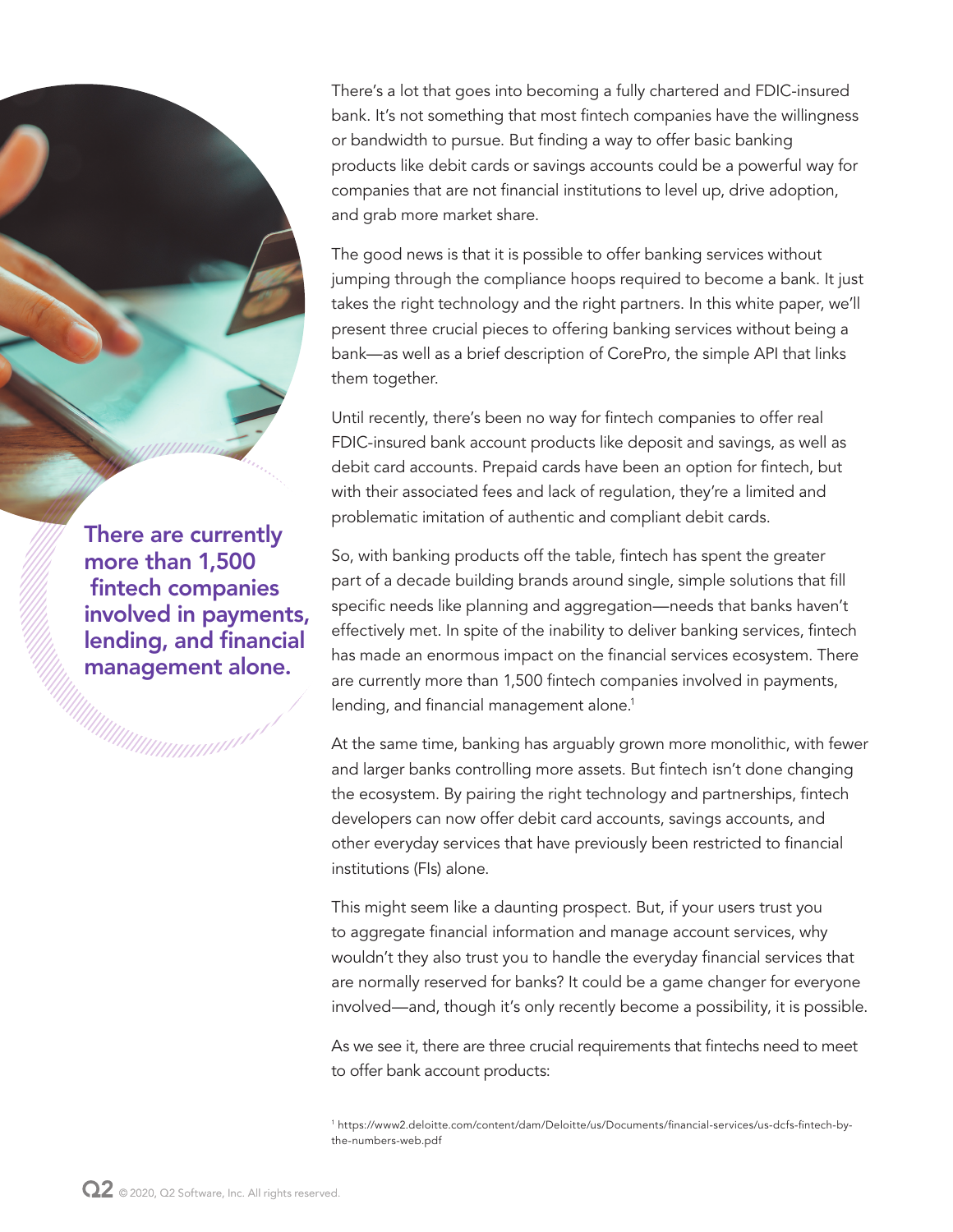## 1. A banking partnership

Offering bank account products requires highly specialized expertise and a charter. As a non-bank entity, the capital, compliance lift, and long lead time necessary to become an FDIC-insured financial institution is not something most fintech developers are in a position to take on. But by aligning with a bank, fintechs can gain the ability to issue compliant, FDIC-insured accounts without investing in everything it takes to become a fully chartered bank.

Partnering with an FI—or possibly a network of FIs—gives you access to the necessary security and compliance infrastructure. Think of it as "banking as a service," or "charter as a service." Pairing compliant infrastructure with your user experience acumen brings together the best of both worlds, to the benefit of all involved.

## 2. A system for handling deposits.

To make your FI partnership work, you'll need a shared technology stack that supports both the bank and your fintech—something that allows the development of the front-end products you want to offer, while serving as a compliant system of record for the bank.

Unfortunately, most of the legacy technology infrastructure utilized by the bank is optimized for full-service banking and does not support this kind of partnership well. But a handful of technology providers offer core banking systems that can:

- Operationally separate the fintech line-ofbusiness from the full-service operations of the bank
- Serve as a system of record for all of the data needed to onboard, maintain, and manage customers' accounts, balances, and transactions
- Generate documents, statements, and reports required for regulatory and service purposes

Pairing compliant infrastructure with your user experience acumen brings together the best of both worlds.

- Accrue and pay interest
- Provide a user interface for administrative purposes
- Export data as necessary

### 3. A way to manage scale.

Scale is difficult to manage when partnering with financial institutions. Without getting too far into the regulatory weeds, there are some "sweet spots" to be maintained when partnering with FIs. Also, banks with more than \$10 billion in assets earn a smaller percentage of interchange revenue from debit/credit card usage. So, while you're champing at the bit for growth, too much of a good thing can destabilize your FI partner's balance sheet.

To keep the regulators and FIs happy in the face of deposit growth, the partnership and technology you take to market needs to provide the ability to scale without putting the bank at risk. Scale can be managed by fractionalizing deposits across a network of FIs; this distributes growth so that fintechs and FIs alike will enjoy the benefits in a way that scales without complication. To make this happen, fintechs will need a technology that handles this distribution, as well as a strategy that incorporates multiple FIs or an existing network of institutions capable of managing scale.